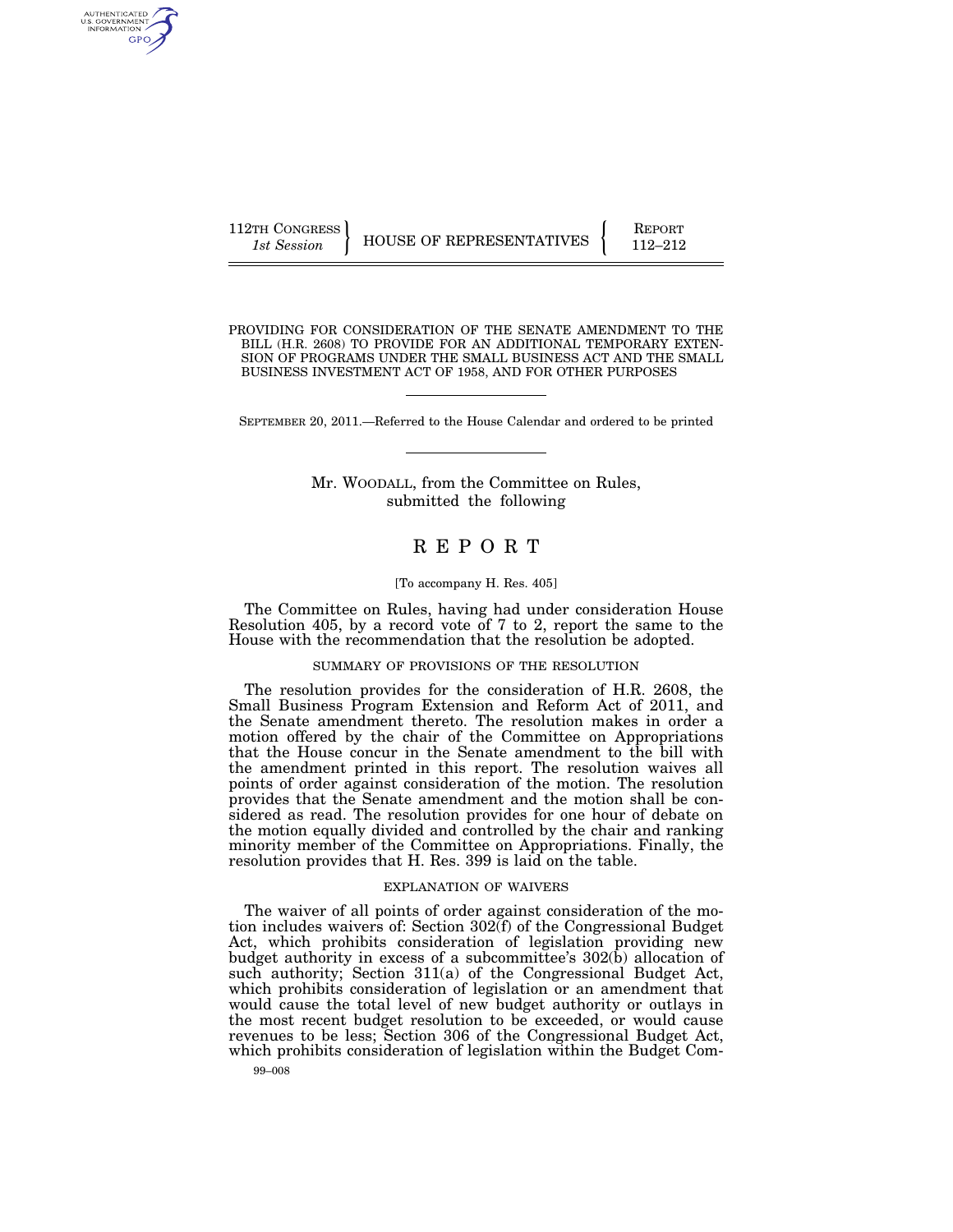mittee's jurisdiction, unless reported by the Budget Committee; and clause 7 of rule XVI, prohibiting nongermane amendments.

#### COMMITTEE VOTES

The results of each record vote on an amendment or motion to report, together with the names of those voting for and against, are printed below:

#### *Rules Committee record vote No. 129*

Motion by Mr. Sessions to report a rule providing for the disposition of the Senate amendment to H.R. 2608. Adopted: 7–2.

| <b>Maiority Members</b> | Vote                                          | <b>Minority Members</b> | Vote       |
|-------------------------|-----------------------------------------------|-------------------------|------------|
|                         | Yea<br>Yea<br>Yea<br>Yea<br>Yea<br>Yea<br>Yea |                         | Nay<br>Nav |

# SUMMARY OF AMENDMENT

Rogers, Harold (KY): The amendment in the nature of a substitute is virtually identical to H.J. Res. 79, the Continuing Appropriations Resolution, 2012, as introduced with the following modifications: the across-the-board reduction that ensures consistency with the total discretionary spending caps in the Budget Control Act of 2011 has been modified from 1.409% to 1.503%, due to scoring change made after the introduction of H.J. Res. 79 (this modification was previously included in H. Rept. 112–207); clarifies that the across-the-board cut should be applied to the amounts provided for discretionary advance appropriations, rather than to the ''rate for operations'' for advance appropriations to ensure that the Office of Management and Budget apportions the advance appropriations consistent with program requirements; and, cross references to "Act" rather than "joint resolution."

## TEXT OF AMENDMENT

In lieu of the matter proposed to be inserted by the amendment of the Senate, insert the following:

That the following sums are hereby appropriated, out of any money in the Treasury not otherwise appropriated, and out of applicable corporate or other revenues, receipts, and funds, for the several departments, agencies, corporations, and other organizational units of Government for fiscal year 2012, and for other purposes, namely:

SEC. 101. (a) Such amounts as may be necessary, at a rate for operations as provided in the applicable appropriations Acts for fiscal year 2011 and under the authority and conditions provided in such Acts, for continuing projects or activities (including the costs of direct loans and loan guarantees) that are not otherwise specifically provided for in this Act, that were conducted in fiscal year 2011, and for which appropriations, funds, or other authority were made available in the following appropriations Acts:

(1) The Department of Defense Appropriations Act, 2011 (division A of Public Law 112–10).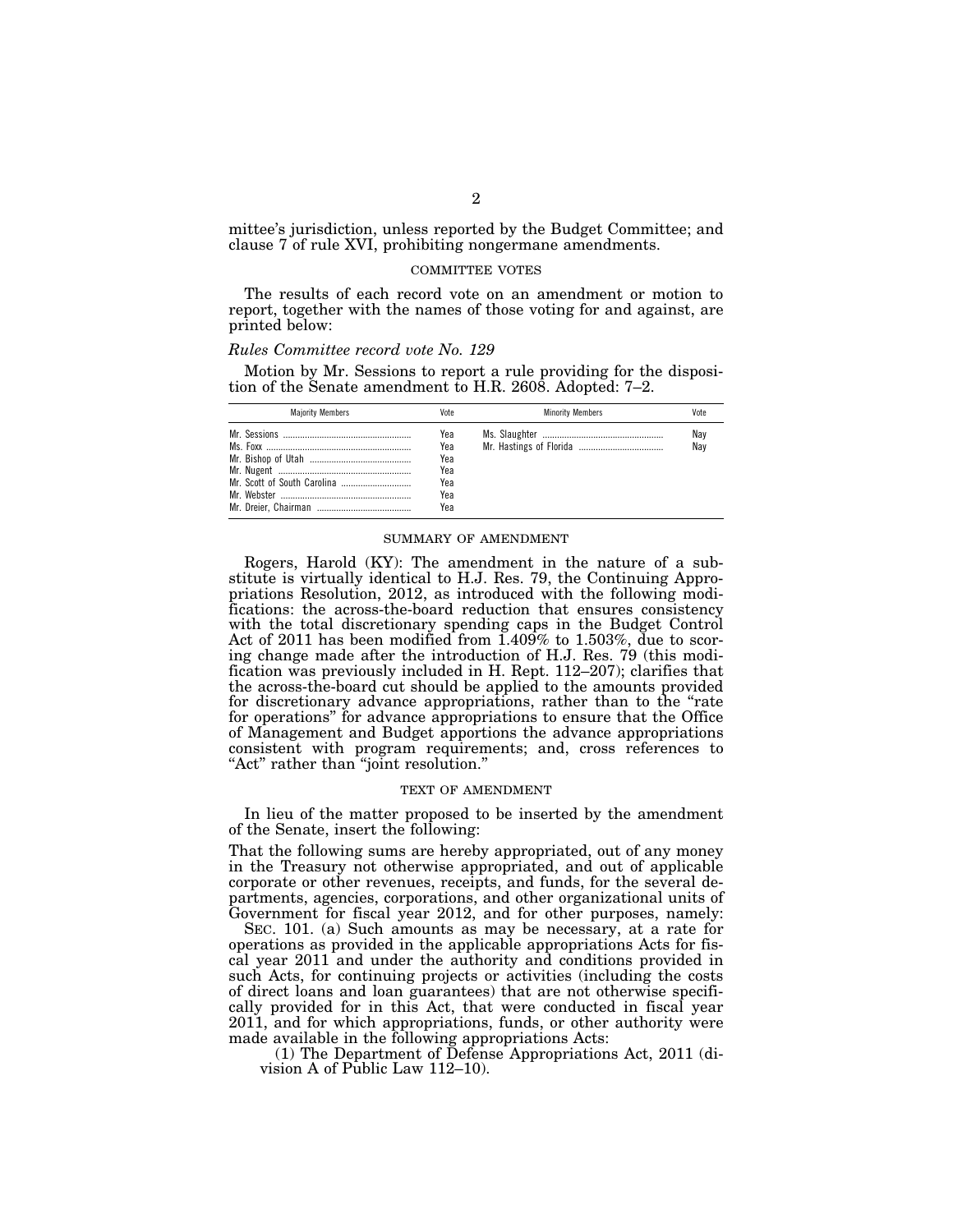(2) The Full-Year Continuing Appropriations Act, 2011 (division B of Public Law 112–10).

(b) The rate for operations provided by subsection (a) is hereby reduced by 1.503 percent.

SEC. 102. (a) No appropriation or funds made available or authority granted pursuant to section 101 for the Department of Defense shall be used for (1) the new production of items not funded for production in fiscal year 2011 or prior years; (2) the increase in production rates above those sustained with fiscal year 2011 funds; or  $(3)$  the initiation, resumption, or continuation of any project, activity, operation, or organization (defined as any project, subproject, activity, budget activity, program element, and subprogram within a program element, and for any investment items defined as a P–1 line item in a budget activity within an appropriation account and an R–1 line item that includes a program element and subprogram element within an appropriation account) for which appropriations, funds, or other authority were not available during fiscal year 2011.

(b) No appropriation or funds made available or authority granted pursuant to section 101 for the Department of Defense shall be used to initiate multi-year procurements utilizing advance procurement funding for economic order quantity procurement unless specifically appropriated later.

SEC. 103. Appropriations made by section 101 shall be available to the extent and in the manner that would be provided by the pertinent appropriations Act.

SEC. 104. Except as otherwise provided in section 102, no appropriation or funds made available or authority granted pursuant to section 101 shall be used to initiate or resume any project or activity for which appropriations, funds, or other authority were not available during fiscal year 2011.

SEC. 105. Appropriations made and authority granted pursuant to this Act shall cover all obligations or expenditures incurred for any project or activity during the period for which funds or authority for such project or activity are available under this Act.

SEC. 106. Unless otherwise provided for in this Act or in the applicable appropriations Act for fiscal year 2012, appropriations and funds made available and authority granted pursuant to this Act shall be available until whichever of the following first occurs: (1) the enactment into law of an appropriation for any project or activity provided for in this Act; (2) the enactment into law of the applicable appropriations Act for fiscal year 2012 without any provision for such project or activity; or (3) November 18, 2011.

SEC. 107. Expenditures made pursuant to this Act shall be charged to the applicable appropriation, fund, or authorization whenever a bill in which such applicable appropriation, fund, or authorization is contained is enacted into law.

SEC. 108. Appropriations made and funds made available by or authority granted pursuant to this Act may be used without regard to the time limitations for submission and approval of apportionments set forth in section 1513 of title 31, United States Code, but nothing in this Act may be construed to waive any other provision of law governing the apportionment of funds.

SEC. 109. Notwithstanding any other provision of this Act, except section 106, for those programs that would otherwise have high ini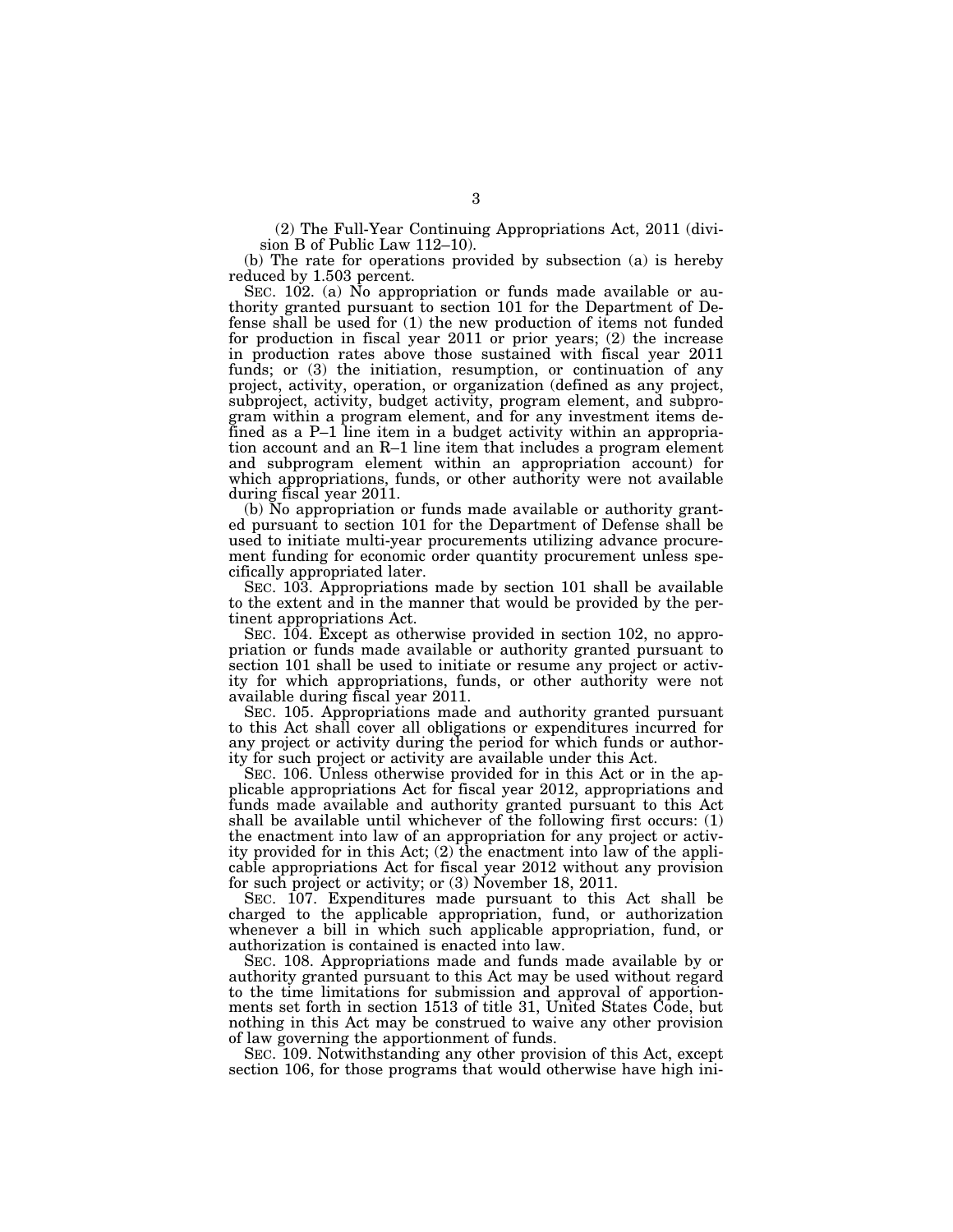tial rates of operation or complete distribution of appropriations at the beginning of fiscal year 2012 because of distributions of funding to States, foreign countries, grantees, or others, such high initial rates of operation or complete distribution shall not be made, and no grants shall be awarded for such programs funded by this Act that would impinge on final funding prerogatives.

SEC. 110. This Act shall be implemented so that only the most limited funding action of that permitted in the Act shall be taken in order to provide for continuation of projects and activities.

SEC. 111. (a) For entitlements and other mandatory payments whose budget authority was provided in appropriations Acts for fiscal year 2011, and for activities under the Food and Nutrition Act of 2008, activities shall be continued at the rate to maintain program levels under current law, under the authority and conditions provided in the applicable appropriations Act for fiscal year 2011, to be continued through the date specified in section 106(3).

(b) Notwithstanding section 106, obligations for mandatory payments due on or about the first day of any month that begins after October 2011 but not later than 30 days after the date specified in section 106(3) may continue to be made, and funds shall be available for such payments.

SEC. 112. Amounts made available under section 101 for civilian personnel compensation and benefits in each department and agency may be apportioned up to the rate for operations necessary to avoid furloughs within such department or agency, consistent with the applicable appropriations Act for fiscal year 2011, except that such authority provided under this section shall not be used until after the department or agency has taken all necessary actions to reduce or defer non-personnel-related administrative expenses.

SEC. 113. Funds appropriated by this Act may be obligated and expended notwithstanding section 10 of Public Law 91–672 (22 U.S.C. 2412), section 15 of the State Department Basic Authorities Act of 1956 (22 U.S.C. 2680), section 313 of the Foreign Relations Authorization Act, Fiscal Years 1994 and 1995 (22 U.S.C. 6212), and section 504(a)(1) of the National Security Act of 1947 (50 U.S.C.  $414(a)(1)$ .

SEC. 114. (a) Except as provided in subsection (b), each amount incorporated by reference in this Act that was previously designated as being for contingency operations directly related to the global war on terrorism pursuant to section  $3(c)(2)$  of H. Res. 5 (112th Congress) and as an emergency requirement pursuant to section 403(a) of S. Con. Res. 13 (111th Congress), the concurrent resolution on the budget for fiscal year 2010, is designated by the Congress for Overseas Contingency Operations/Global War on Terrorism pursuant to section  $25\tilde{I}(b)(2)(A)$  of the Balanced Budget and Emergency Deficit Control Act of 1985, except that such amount shall be available only if the President subsequently so designates such amount and transmits such designation to the Congress. Section 101(b) of this Act shall not apply to any amount so designated.

(b) Subsection (a) shall not apply to amounts for ''Department of Justice—Federal Bureau of Investigation—Salaries and Expenses''.

SEC. 115. During the period covered by this Act, discretionary amounts appropriated for fiscal year 2012 that were provided in advance by appropriations Acts shall be available in the amounts provided in such Acts, reduced by the percentage in section 101(b).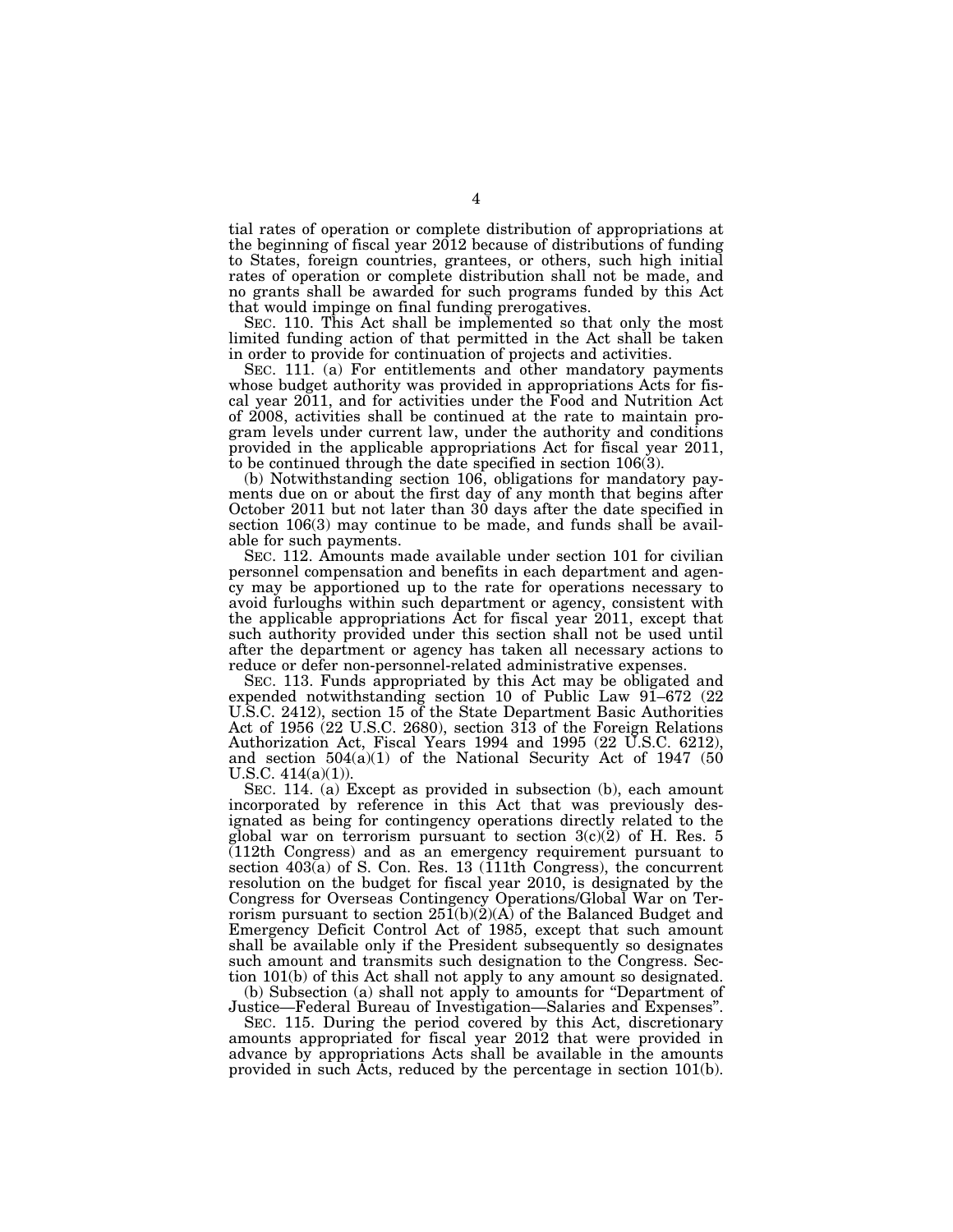SEC. 116. Notwithstanding section 101, amounts made available by this Act for ''Department of Defense—Operation and Maintenance—Operation and Maintenance, Air Force'' may be used by the Secretary of Defense for operations and activities of the Office of Security Cooperation in Iraq and security assistance teams, including life support, transportation and personal security, and facilities renovation and construction: *Provided*, That the authority made by this section shall continue in effect through the date specified in section 106(3) of this Act: *Provided further*, That section 9014 of division A of Public Law 112–10 shall not apply to funds appropriated by this Act.

SEC. 117. Notwithstanding section 101, funds made available in title IX of division A of Public Law 112–10 for ''Overseas Contingency Operations'' shall be available at a rate for operations not to exceed the rate permitted by H.R. 2219 (112th Congress) as passed by the House of Representatives on July 8, 2011.

SEC. 118. The authority provided by section 127b of title 10, United States Code, shall continue in effect through the date specified in section 106(3) of this Act.

SEC. 119. The authority provided by section 1202 of the John Warner National Defense Authorization Act for Fiscal Year 2007 (Public Law 109–364; 120 Stat. 2412), as extended by section 1204(b) of the Duncan Hunter National Defense Authorization Act for Fiscal Year 2009 (Public Law 110–417; 122 Stat. 4623), shall continue in effect through the date specified in section 106(3) of this Act.

SEC. 120. Notwithstanding section 101, amounts are provided for ''Defense Nuclear Facilities Safety Board—Salaries and Expenses'' at a rate for operations of \$29,130,000.

SEC. 121. Notwithstanding any other provision of this Act, except section 106, the District of Columbia may expend local funds under the heading ''District of Columbia Funds'' for such programs and activities under title IV of H.R. 2434 (112th Congress), as reported by the Committee on Appropriations of the House of Representatives, at the rate set forth under ''District of Columbia Funds— Summary of Expenses'' as included in the Fiscal Year 2012 Budget Request Act of 2011 (D.C. Act 19–92), as modified as of the date of the enactment of this Act.

SEC. 122. Notwithstanding section 101, amounts are provided for the necessary expenses of the Recovery Accountability and Transparency Board, to carry out its functions under title XV of division A of the American Recovery and Reinvestment Act of 2009 (Public Law 111–5), at a rate for operations of \$28,350,000.

SEC. 123. (a) Section 9(m) of the Small Business Act (15 U.S.C. 638(m)) shall be applied by substituting the date specified in section 106(3) of this Act for ''September 30, 2011''.

(b) Notwithstanding section  $9(n)(1)(A)$  of the Small Business Act  $(15 \text{ U.S.C. } 638(n)(1)(\text{A}))$ , the Small Business Technology Transfer Program shall continue in effect through the date specified in section 106(3) of this Act.

(c) Notwithstanding section 9(y)(6) of the Small Business Act (15 U.S.C.  $638(y)(6)$ , the pilot program under section  $9(y)$  of such Act shall continue in effect through the date specified in section 106(3) of this Act.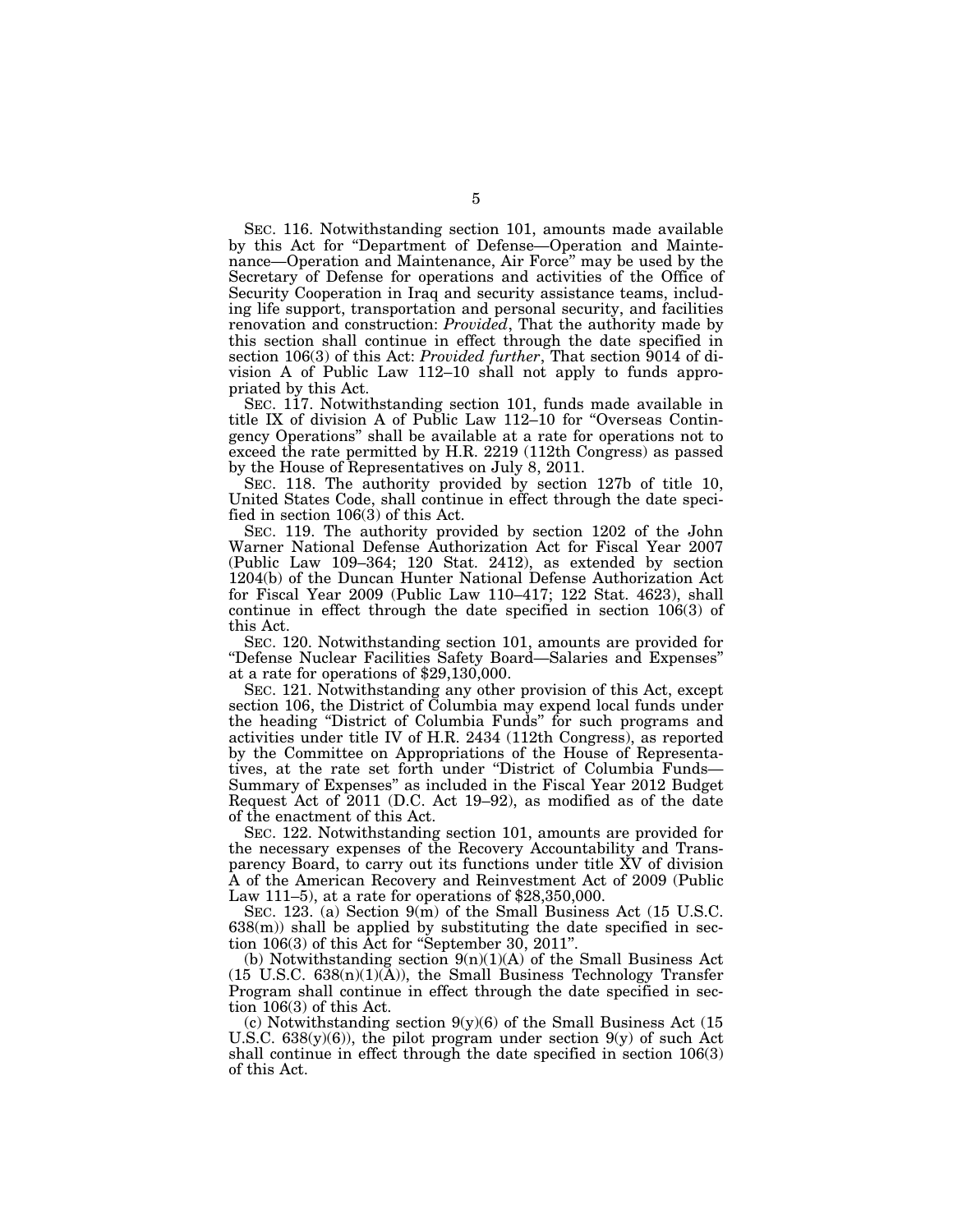SEC. 124. Section  $8909a(d)(3)(A)(v)$  of title 5, United States Code, is amended by striking ''September 30, 2011'' and inserting the date specified in section 106(3) of this Act.

SEC. 125. Notwithstanding any other provision of this Act, effective on the date of the enactment of this Act, of the unobligated balances remaining available to the Department of Energy pursuant to section 129 of the Continuing Appropriations Resolution, 2009 (division A of Public Law 110–329), \$500,000,000 is rescinded, \$774,000,000 is hereby transferred to and merged with "Department of Homeland Security—Federal Emergency Management Agency—Disaster Relief'', and \$226,000,000 is hereby transferred to and merged with ''Corps of Engineers-Civil—Flood Control and Coastal Emergencies'': *Provided*, That the amounts made available by this section for the Corps of Engineers-Civil shall be for emergency expenses for repair of damage caused by the storm and flood events occurring in 2011: *Provided further*, That the amounts transferred by this section shall remain available until expended: *Provided further*, That each amount transferred by this section is designated as an emergency pursuant to section  $3(c)(1)$  of H. Res. 5 (112th Congress) and as an emergency requirement pursuant to section  $403(a)$  of S. Con. Res. 13 (111th Congress), the concurrent resolution on the budget for fiscal year 2010.

SEC. 126. (a) Notwithstanding section 101, amounts are provided for ''Department of Homeland Security—Federal Emergency Management Agency—Disaster Relief'' at a rate for operations of \$2,650,000,000: *Provided*, That the Secretary of Homeland Security shall provide a full accounting of disaster relief funding requirements for such account for fiscal year 2012 not later than 15 days after the date of the enactment of this Act, and for fiscal year 2013 in conjunction with the submission of the President's budget request for fiscal year 2013.

(b) The accounting described in subsection (a) for each fiscal year shall include estimates of the following amounts:

(1) The unobligated balance of funds in such account that has been (or will be) carried over to such fiscal year from prior fiscal years.

(2) The unobligated balance of funds in such account that will be carried over from such fiscal year to the subsequent fiscal year.

(3) The amount of the rolling average of non-catastrophic disasters, and the specific data used to calculate such rolling average, for such fiscal year.

(4) The amount that will be obligated each month for catastrophic events, delineated by event and State, and the total remaining funding that will be required after such fiscal year for each such catastrophic event for each State.

(5) The amount of previously obligated funds that will be recovered each month of such fiscal year.

(6) The amount that will be required in such fiscal year for emergencies, as defined in section 102(1) of the Robert T. Stafford Disaster Relief and Emergency Assistance Act (42 U.S.C. 5122(1)).

(7) The amount that will be required in such fiscal year for major disasters, as defined in section 102(2) of the Robert T.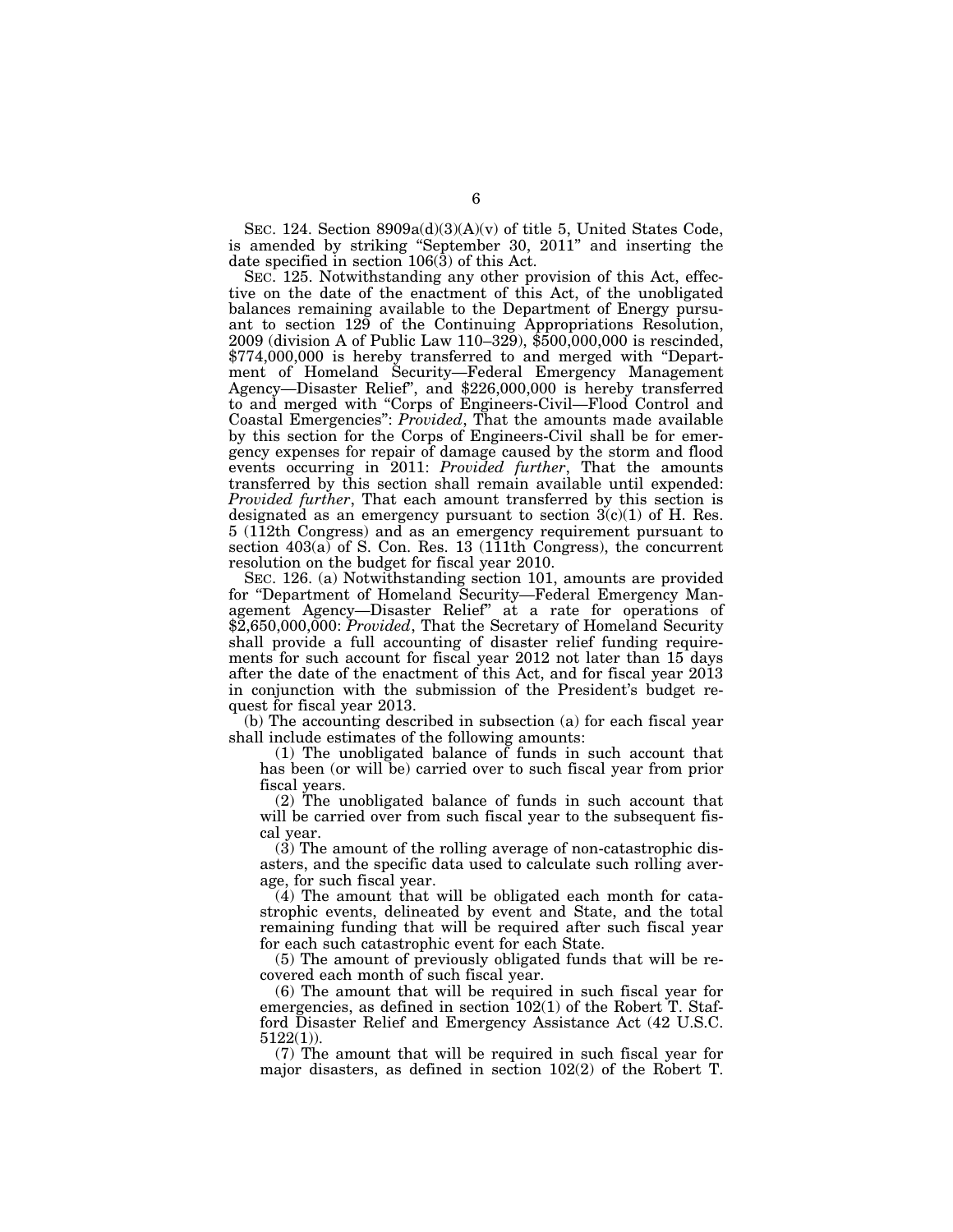Stafford Disaster Relief and Emergency Assistance Act (42 U.S.C. 5122(2)).

(8) The amount that will be required in such fiscal year for fire management assistance grants, as defined in section 420 of the Robert T. Stafford Disaster Relief and Emergency Assistance Act (42 U.S.C. 5187).

SEC. 127. Any funds made available pursuant to section 101 for the Department of Homeland Security may be obligated at a rate for operations necessary to sustain essential security activities, such as: staffing levels of operational personnel; immigration enforcement and removal functions, including sustaining not less than necessary detention bed capacity; and United States Secret Service protective activities, including protective activities necessary to secure National Special Security Events. The Secretary of Homeland Security shall notify the Committees on Appropriations of the House of Representatives and the Senate on each use of the authority provided in this section.

SEC. 128. The authority provided by section 532 of Public Law 109–295 shall continue in effect through the date specified in section 106(3) of this Act.

SEC. 129. The authority provided by section 831 of the Homeland Security Act of 2002 (6 U.S.C. 391) shall continue in effect through the date specified in section 106(3) of this Act.

SEC. 130. Section 550(b) of the Department of Homeland Security Appropriations Act, 2007 (6 U.S.C. 121 note) shall be applied by substituting the date specified in section 106(3) of this Act for "October 4, 2011''.

SEC. 131. Sections 1309(a) and 1319 of the National Flood Insurance Act of 1968 (42 U.S.C. 4016(a) and 4026) shall be applied by substituting the date specified in section 106(3) of this Act for "September 30, 2011''.

SEC. 132. Section 330 of the Department of the Interior and Related Agencies Appropriations Act, 2001 (42 U.S.C. 1701 note), concerning Service First authorities, shall continue in effect through the date specified in section 106(3) of this Act.

SEC. 133. Notwithstanding section 101, section 1807 of Public Law 112–10 shall be applied by substituting ''\$374,743,000'' for ''\$363,843,000'' and ''\$10,900,000'' for ''\$3,000,000''.

SEC. 134. The second proviso of section  $1801(a)(3)$  of Public Law 112–10 is amended by striking ''appropriation under this subparagraph'' and inserting ''appropriations made available by this Act''.

SEC. 135. Notwithstanding section 101, amounts are provided for ''Federal Mine Safety and Health Review Commission—Salaries and Expenses'' at a rate for operations of \$14,510,000.

SEC. 136. Sections 399AA(e), 399BB(g), and 399CC(f) of the Public Health Service Act  $(42 \text{ U.S.C. } 280i(\text{e}), 280i-1(\text{g}), 280i-2(\text{f}))$  shall be applied by substituting the date specified in section 106(3) of this Act for ''September 30, 2011''.

SEC. 137. Notwithstanding section 101, section 2005 of division B of Public Law 112–10 shall be applied by substituting "\$0" for each dollar amount.

SEC. 138. The Export-Import Bank Act of 1945 (12 U.S.C. 635 et seq.) shall be applied by substituting the date specified in section 106(3) of this Act for ''September 30, 2011'' in section 7 of such Act of 1945.